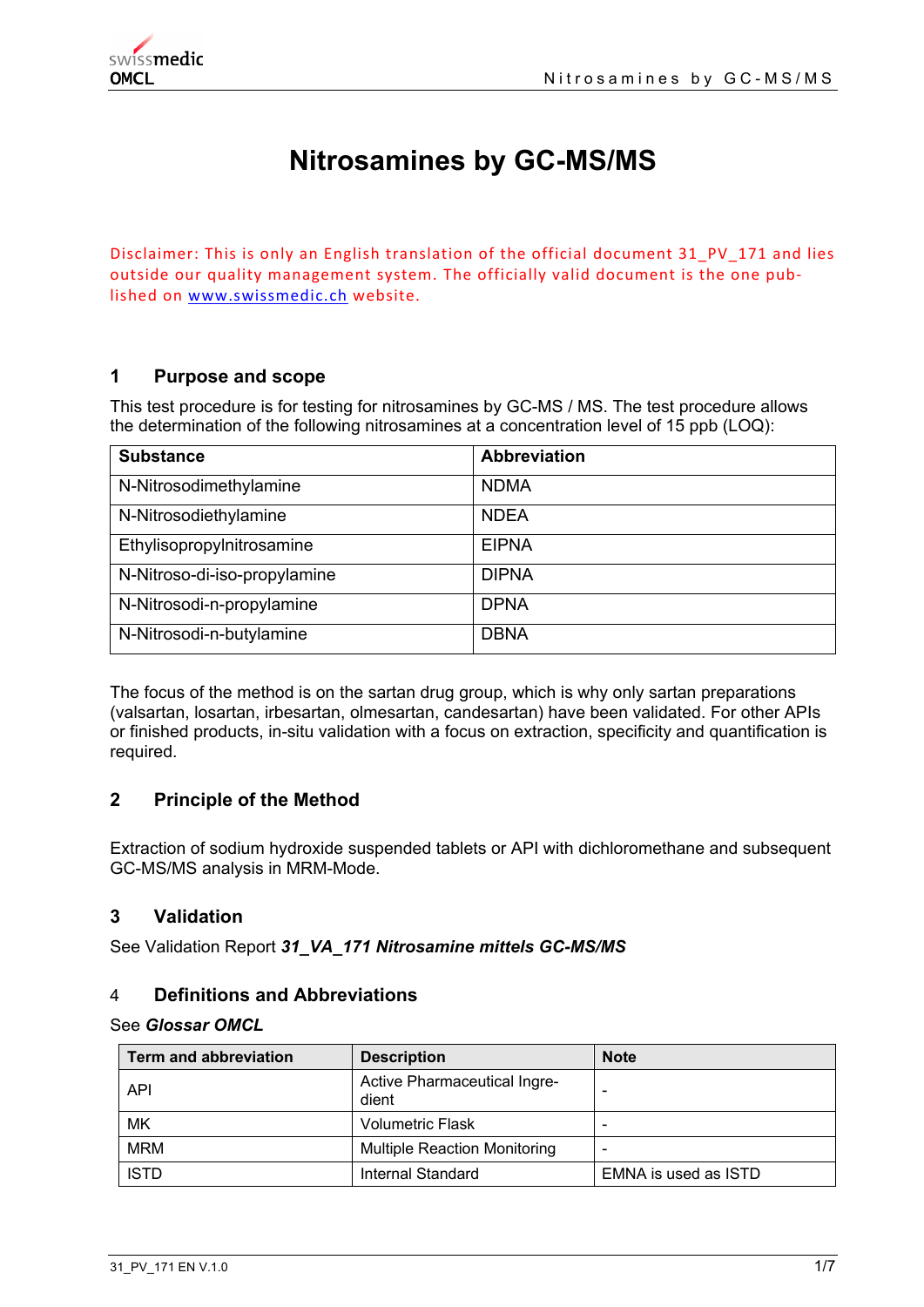

# **5 Special instruction / Safety instruction**

Nitrosamines are potentially carcinogenic. Appropriate protective measures must be taken.

# **6 Reference and control substances, testing equipment, materials, chemicals and solutions**

# **6.1 Reference substances**

| <b>Description</b>                      | Content /<br><b>Purity</b> | Manuf./Supplier / Art.-Nr. (e.g.)    |
|-----------------------------------------|----------------------------|--------------------------------------|
| N-Nitrosodimethylamine<br>(NDMA)        | 99.9%                      | Sigma / 442687                       |
| N-Nitrosoethylmethylamine (EMNA)        | 98.9 %                     | LGC / DRE-C15604000                  |
| N-Nitrosodiethylamine<br>(NDEA)         | 97%                        | Toronto Research Chemicals / N525950 |
| Ethylisopropylnitrosamine (EIPNA)       | 95%                        | MuseChem / M079119                   |
| N-Nitroso-di-iso-propylamine<br>(DIPNA) | 99%                        | LGC / DRE-C15604700                  |
| N-Nitrosodi-n-propylamine<br>(DPNA)     | 99.9%                      | Sigma Aldrich / 48554                |
| N-Nitrosodi-n-butylamine<br>(DBNA)      | 99.8%                      | Sigma Aldrich / 442685               |

#### **6.2 Control substances**

None

## **6.3 Equipment and Material**

| Description                    |  |
|--------------------------------|--|
| GC-MS/MS (Agilent 7890B_7000D) |  |

#### **6.4 Chemicals**

| <b>Description</b>   | Manuf./Supplier / Art.-Nr. (e.g.) |
|----------------------|-----------------------------------|
| Dichloromethane      | Merck / 1.06050.1000              |
| Sodium hydroxide 50% | Sigma Aldrich / 415413            |
| Acetonitrile         | NeoFroxx / LC-5413.1              |
| $H2O$ MilliQ         | OMCL                              |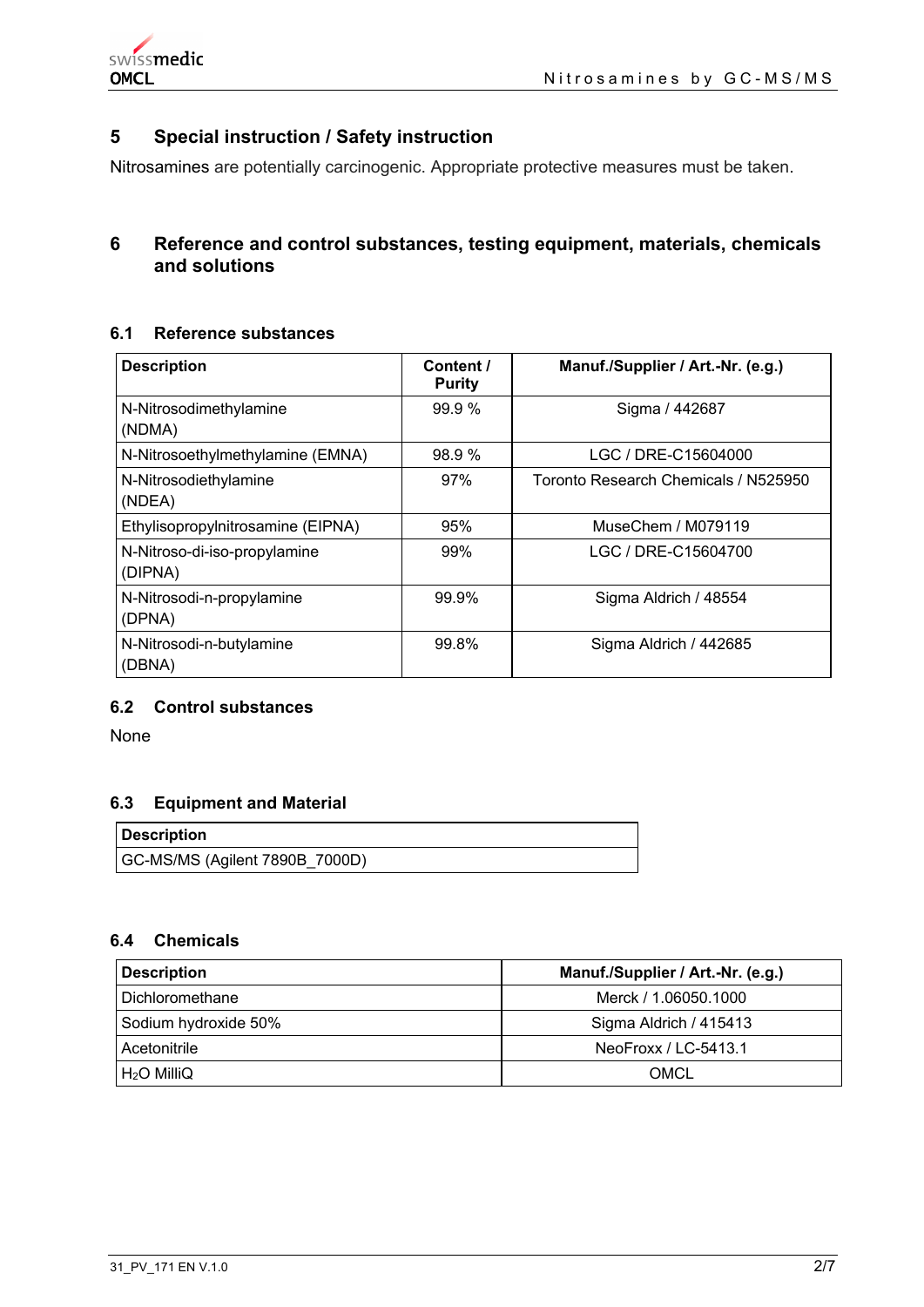# **6.5 Solutions**

| <b>Description</b>                   | <b>Preparation</b>                                                                                                                                                                                                                                                                                          | Stability /<br>Storage temp. |
|--------------------------------------|-------------------------------------------------------------------------------------------------------------------------------------------------------------------------------------------------------------------------------------------------------------------------------------------------------------|------------------------------|
| Nitrosamine stock-solutions 1<br>& 2 | Approximately 5 mg of each nitrosamine are weighed<br>into individual 10 mL volumetric flasks, dissolved with<br>methanol and diluted to 10 mL. For each nitrosamine,<br>two solutions (Nitrosamine stock-solution 1 & 2) are<br>prepared.                                                                  | 14 days / $25^{\circ}$ C     |
| Nitrosamine mix 1 & 2                | For each nitrosamine stock-solution 1, pipette 200 µL<br>into a 10 mL volumetric flask and dilute to 10 mL with<br>H2O MilliQ (Nitrosamine mix 1). A similar mix solution<br>is prepared from stock-solutions 2 (Nitrosamine mix<br>2). These solutions are stored as a 1mL aliquot at -20<br>$^{\circ}$ C. | 14 days / 25°C               |
| Spiking solution A 1 & 2             | 300 µL of Nitrosamine Mix 1 are diluted with H2O Mil-<br>liQ to 20 mL (Spiking solution A 1). The same solution<br>is prepared from the Nitrosamine Mix 2 (Spiking solu-<br>tion $A$ 2).                                                                                                                    | 14 days / 25°C               |
| Spiking solution B                   | 300 µL of Nitrosamine Mix 1 are diluted to 10 mL with<br>H <sub>2</sub> O MilliQ.                                                                                                                                                                                                                           | 14 days / 25°C               |
| <b>ISTD</b> stock-solution           | Approximately 5 mg of EMNA are weighed into a 10<br>mL volumetric flask, dissolved with methanol and di-<br>luted to 10 mL.                                                                                                                                                                                 | 14 days / 25°C               |
| <b>ISTD dil-solution</b>             | 500 µL of the ISTD stock-solution are diluted to 10 mL<br>with H2O MilliQ.                                                                                                                                                                                                                                  | 14 days / 25°C               |
| 1M NaOH solution (ACN/ISTD)          | 52.6 mL of NaOH 50% are transferred into a 1L volu-<br>metric flask and dissolved with H2O MilliQ. 100 µL<br>ISTD-dil solution and 50 mL ACN are added to this<br>solution. The solution is then diluted to 1 L with H2O<br>MilliQ.                                                                         | 14 days / 25°C               |

In order to rule out errors in the weighing or dilution of the solutions, the spiking solutions A are prepared in duplicate. To compare the two solutions, blank spikes are prepared using 200 μL spiking solution A (1) and spiking solution A (2) (see paragraph 9.1). Both solutions are analyzed 3 times each. The mean values of the response (area / concentration) of the two triplicate analyzes may not deviate from each other by more than 5%.

# **7 Procedure**

## **7.1 Sample preparation**

A representative sample is prepared from about 10 ground tablets. The quantity of mixed tablet powder is weighed into a 15 mL centrifuge tube, which corresponds to an amount of active ingredient of approx. 250 mg, paying attention to not exceed 1.5 g of total mass. For API samples, 250 mg of active ingredient are weighed in each case.

This sample powder is mixed with 10 mL NaOH solution, vortexed briefly and then shaken well for at least 5 minutes. 2.0 mL of dichloromethane are added to this suspension, vortexed briefly and then shaken well for at least 5 minutes. The suspension is then centrifuged at about 10'000 g for at least 5 min. The upper aqueous phase is gently removed, so that the lower organic phase can be withdrawn more easily.

For the spiking test solution, the same amount of mixed tablet powder is weighed into a 15 mL centrifuge tube, an amount of Spiking solution, corresponding to the limit (30 ppb in the case of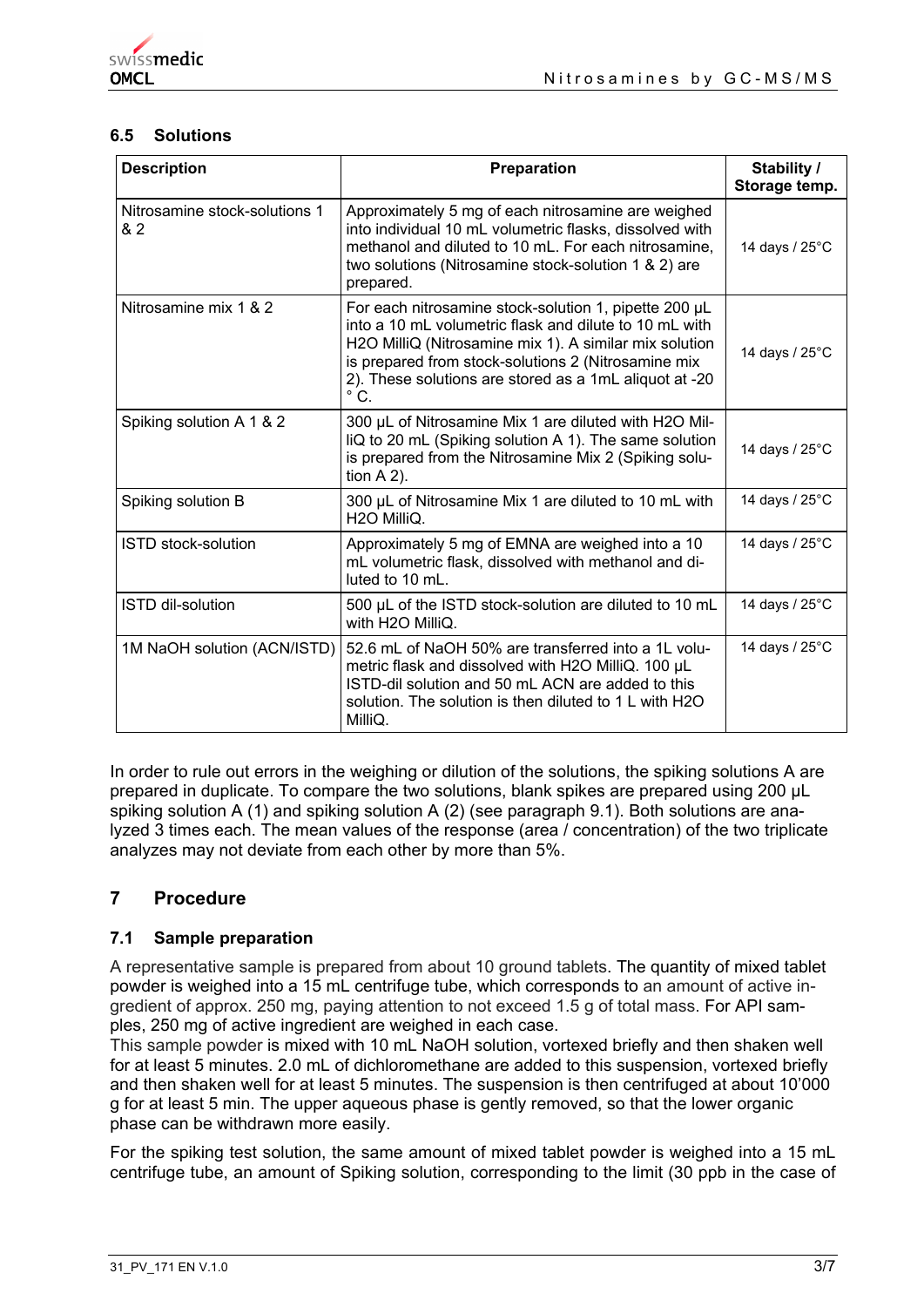the Sartans) is added along with 10 mL NaOH solution, suspended and extracted with dichloromethane as described above.

Together with each measurement series, a 3-point linearity plot is generated. The corresponding calibration standard solution preparation is analogous to the spiking test solution without weighing the mixed tablet powder. In general, concentrations of 50% / 100% / 200% of the limits (15 ppb, 30 ppb and 60 ppb in the case of the Sartans) are used for the calibration. The 100% linearity standard solution is re-analyzed after regular intervals (approximately every 5 samples) as a standard check.

For Nitrosamine levels above the limit, additional analyses must be performed, in order to confirm the result. In this case an additional triplicate sample preparation is carried out. If the nitrosamine content is outside the calibrated range, the calibration line must be extended accordingly.

#### **7.2 Sequence example**

After every five test samples (spiked and unspiked), a blank injection followed by the 100% linearity standard solution is performed. Depending on the matrix load of the test samples, additional blanks might be carried out.

Example:

- 1. Dichlormethane (DCM) Blank 13. TestSample4
- 
- 3. Linearity sol. 1 50% 15. TestSample5
- 4. Linearity sol. 2 100% 16. TestSampleSpiked5
- 5. Linearity sol. 3 200% 17. DCM Blank
- 6. Blank Extract 18. Lin 2 100%
- 7. TestSample1 19 DCM Blank
- 8. TestSampleSpiked1 20. TestSample6
- 
- 10. TestSampleSpiked2 22 TestSample7
- 
- 12. TestSampleSpiked3 ……
- 
- 2. Blank Extract 14. TestSampleSpiked4
	-
	-
	-
	-
	-
	-
- 9. TestSample2 21 TestSampleSpiked6
	-
- 11. TestSample3 23. TestSampleSpiked7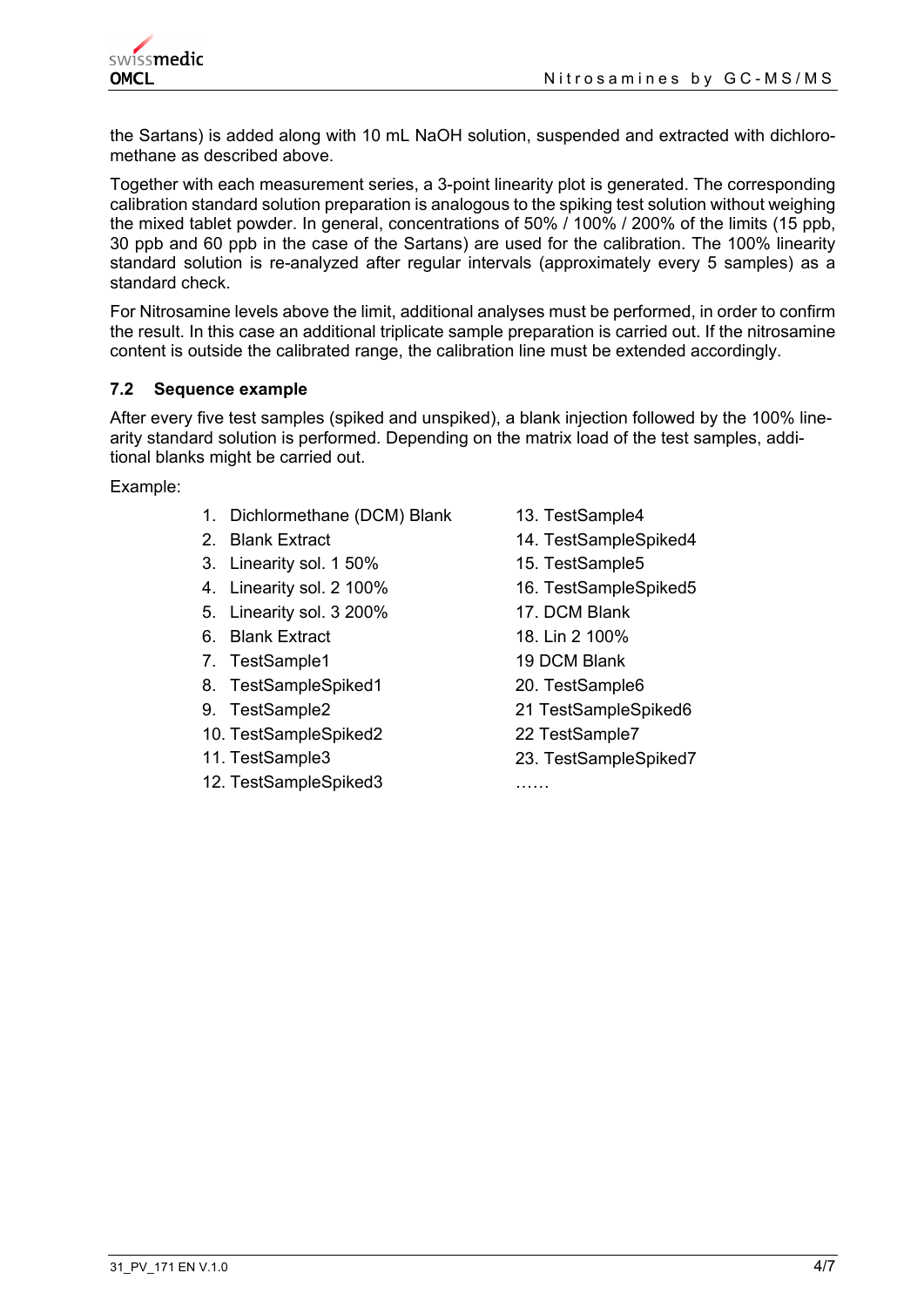# **7.3 Instrument parameters**

# **GC-Parameters**

| Column 1 (Inlet $\rightarrow$ EPC)                      | VF-624ms, 30m, 0.25 mm ID, 1.4 µm Film                                |                                    |                  |                 |  |
|---------------------------------------------------------|-----------------------------------------------------------------------|------------------------------------|------------------|-----------------|--|
| Column 2 (EPC $\rightarrow$ MS)                         | Deactivated Fused Silica, 1.35m, 0.15 mm ID.                          |                                    |                  |                 |  |
| Carrier gas                                             | Helium                                                                |                                    |                  |                 |  |
| Flow rate column 1                                      |                                                                       | 1.3 mL/min / Post run -1.57 mL/min |                  |                 |  |
| Flow rate column 2                                      |                                                                       | 1.45 mL/min / Post run 5.34 mL     |                  |                 |  |
| Injector port temp.                                     | 250 °C                                                                |                                    |                  |                 |  |
| Injection volume                                        | 3.0 µL (Draw Speed 75 µL/min, Viskosity Delay 7s)                     |                                    |                  |                 |  |
| <b>Pulse Pressure</b><br>Purge Time<br><b>Gas Saver</b> | 40 psi for 0.5 min<br>60 mL/min at 0.5 min<br>20 mL/min after 1.5 min |                                    |                  |                 |  |
| Liner                                                   | Splitless, single taper with wool (Agilent 5183-4694)                 |                                    |                  |                 |  |
| Oven-Programme                                          | <b>Start Temp</b><br>$/$ °C                                           | Heating-rate<br>/ °C/min           | End Temp<br>/ °C | Hold<br>$/$ min |  |
|                                                         | 40                                                                    | 0                                  | 40               | 0.5             |  |
|                                                         | 40                                                                    | 60                                 | 140              | 2               |  |
|                                                         | 140                                                                   | 20                                 | 180              | 0.5             |  |
|                                                         | 180                                                                   | 30                                 | 240              | 1.8             |  |
| Post Run Oven                                           | 280°C for 2.5 min                                                     |                                    |                  |                 |  |
| <b>Transfer Line</b>                                    | $240^{\circ}$ C                                                       |                                    |                  |                 |  |

# **MS-Parameters**

| Ion Source                   | <b>Extractor Source</b> |
|------------------------------|-------------------------|
| Source Temperature           | $230^{\circ}$ C         |
| <b>Quad Temperature</b>      | $150^{\circ}$ C (both)  |
| <b>Fixed Electron Energy</b> | 40 eV                   |
| <b>Acquisition Type</b>      | <b>MRM</b>              |
| Solvent Delay                | $4.5$ min               |
| <b>Gain Factor</b>           | 15                      |
| <b>Collision Gas</b>         | Nitrogen / 1.5 mL/min   |
| <b>Quench Gas</b>            | Helium / 2.25 mL/min    |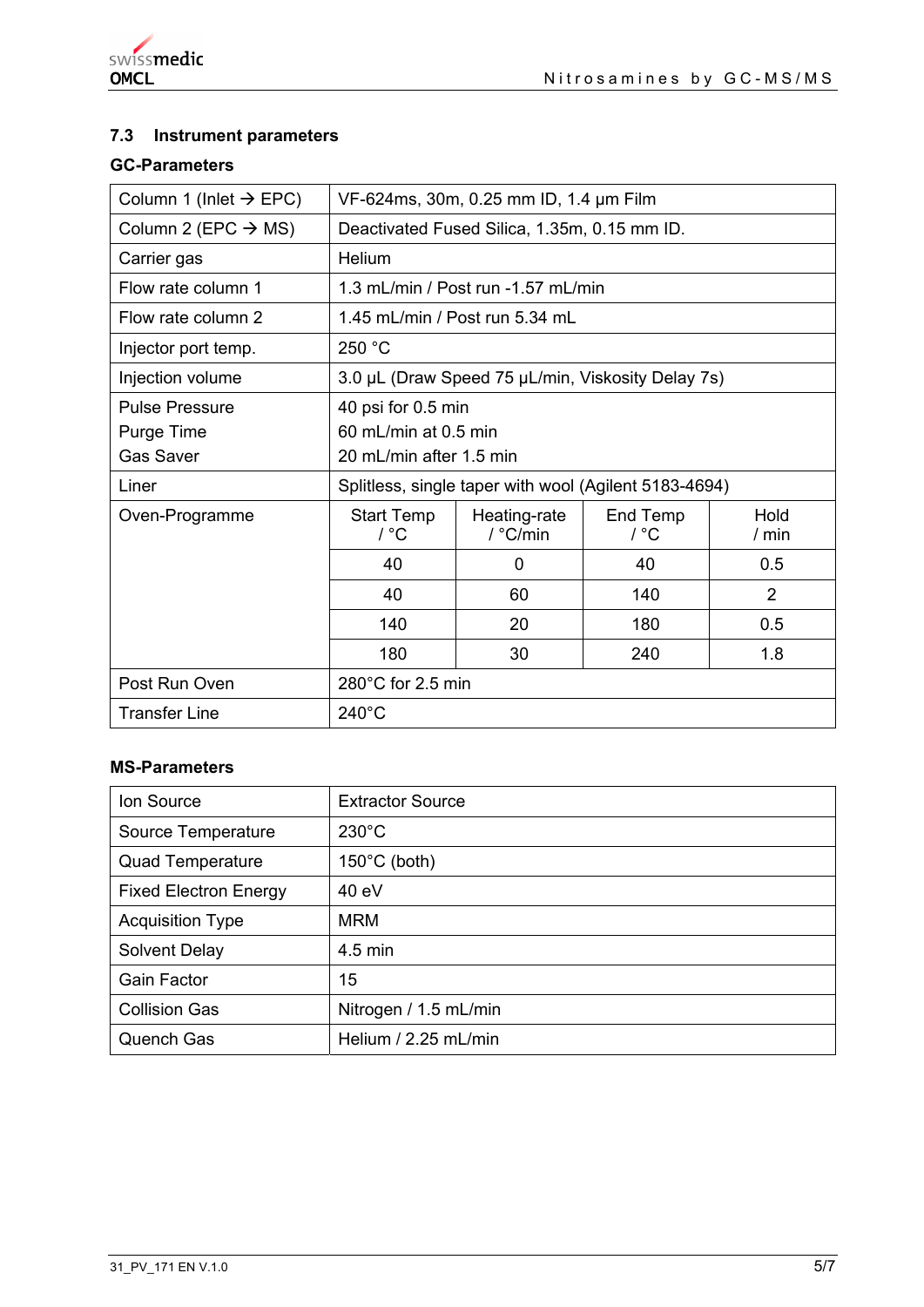| Subst.       | Q1    | <b>Resolution</b> | Q <sub>2</sub> | <b>Resolution</b> | RT/min | <b>RT Delta left</b> | <b>RT Delta Right</b> | <b>Dwell Time</b> | <b>CE</b> |
|--------------|-------|-------------------|----------------|-------------------|--------|----------------------|-----------------------|-------------------|-----------|
| <b>NDMA</b>  | 74    | Unit              | 44.1           | Unit              | 4.766  | 0.25                 | 0.25                  | 199               | 5         |
| <b>NDMA</b>  | 74    | Unit              | 42.1           | Unit              | 4.766  | 0.25                 | 0.25                  | 199               | 22        |
| <b>ENMA</b>  | 87.9  | Unit              | 71             | Unit              | 5.509  | 0.4                  | 0.4                   | 199               | 5         |
| <b>ENMA</b>  | 87.9  | Unit              | 42.1           | Unit              | 5.509  | 0.4                  | 0.4                   | 199               | 22        |
| <b>NDEA</b>  | 102   | Unit              | 85.1           | Unit              | 6.201  | 0.25                 | 0.25                  | 199               | 3         |
| <b>NDEA</b>  | 102   | Unit              | 56             | Unit              | 6.201  | 0.25                 | 0.25                  | 199               | 19        |
| <b>EIPNA</b> | 115.9 | Unit              | 99.1           | Unit              | 6.881  | 0.25                 | 0.25                  | 199               | 5         |
| <b>EIPNA</b> | 115.9 | Unit              | 44.1           | Unit              | 6.881  | 0.25                 | 0.25                  | 199               | 14        |
| <b>DIPNA</b> | 129.9 | Unit              | 88.1           | Unit              | 7.472  | 0.25                 | 0.25                  | 199               | 5         |
| <b>DIPNA</b> | 129.9 | Unit              | 71             | Unit              | 7.472  | 0.25                 | 0.25                  | 199               | 14        |
| <b>DPNA</b>  | 129.9 | Unit              | 113.1          | Unit              | 7.999  | 0.25                 | 0.25                  | 199               | 1         |
| <b>DPNA</b>  | 129.9 | Unit              | 88             | Unit              | 7.999  | 0.25                 | 0.25                  | 199               | 1         |
| <b>DBNA</b>  | 157.9 | Unit              | 141            | Unit              | 9.67   | 0.25                 | 0.25                  | 199               | 1         |
| <b>DBNA</b>  | 157.9 | Unit              | 99.1           | Unit              | 9.67   | 0.25                 | 0.25                  | 199               | 7         |

#### **MRM Transitions**

Due to the high matrix load of some samples (eg candesartan), it is recommended to replace or purify the liner and the inlet after a large series of measurements or when the efficiency of the method decreases

#### **8 Evaluation and uncertainty of measurement**

#### **8.1 Evaluation**

For the calculation of the calibration line, the ratios of the analyte peak areas to the ISTD peak area are plotted against the concentrations of the analytes.

The results of the samples are used to calculate the analyte concentration in the sample solution and in the spiked sample solution. The calculated recovery in the spiked sample solution must be between 70% and 130%.

If a nitrosamine content above the limit is detected, the finding is confirmed by an additional triplicate test solution preparation. As a final result, the mean value of the triplicate preparation is entered in the LIMS.

In the case of a poor recovery, the assay determination is carried out via a standard addition. The standard addition must be validated in-situ.

## **9 Documentation**

If the limit of a test sample is not exceeded, in LIMS will be documented as "< {Limit} ppb".

Examples: < 30 ppb NDMA < 30 ppb NDEA

If the limits are exceeded, the results obtained in the content determination will be documented in LIMS as "XX ppb".

Examples: 50 ppb NDMA 80 ppb NDEA